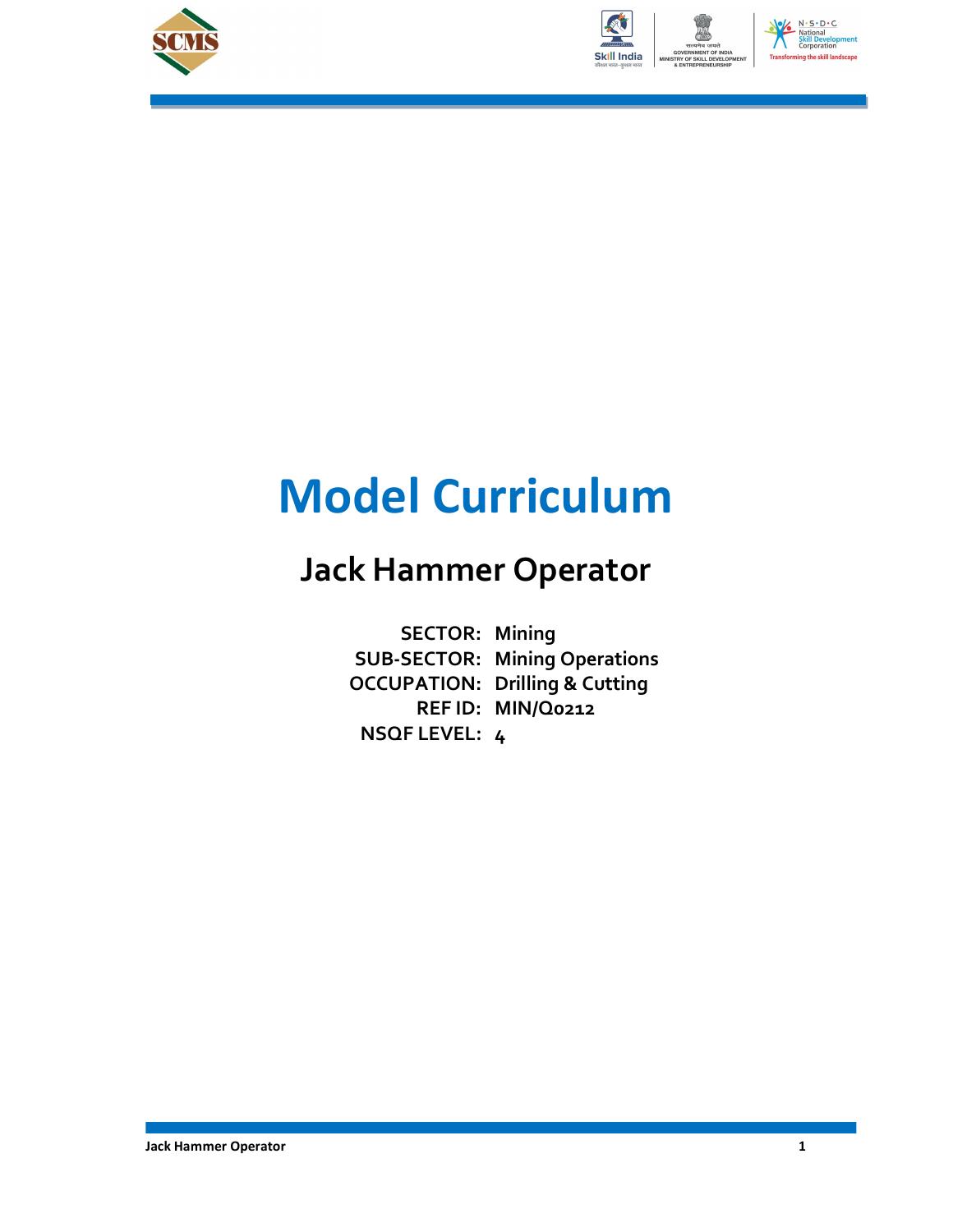



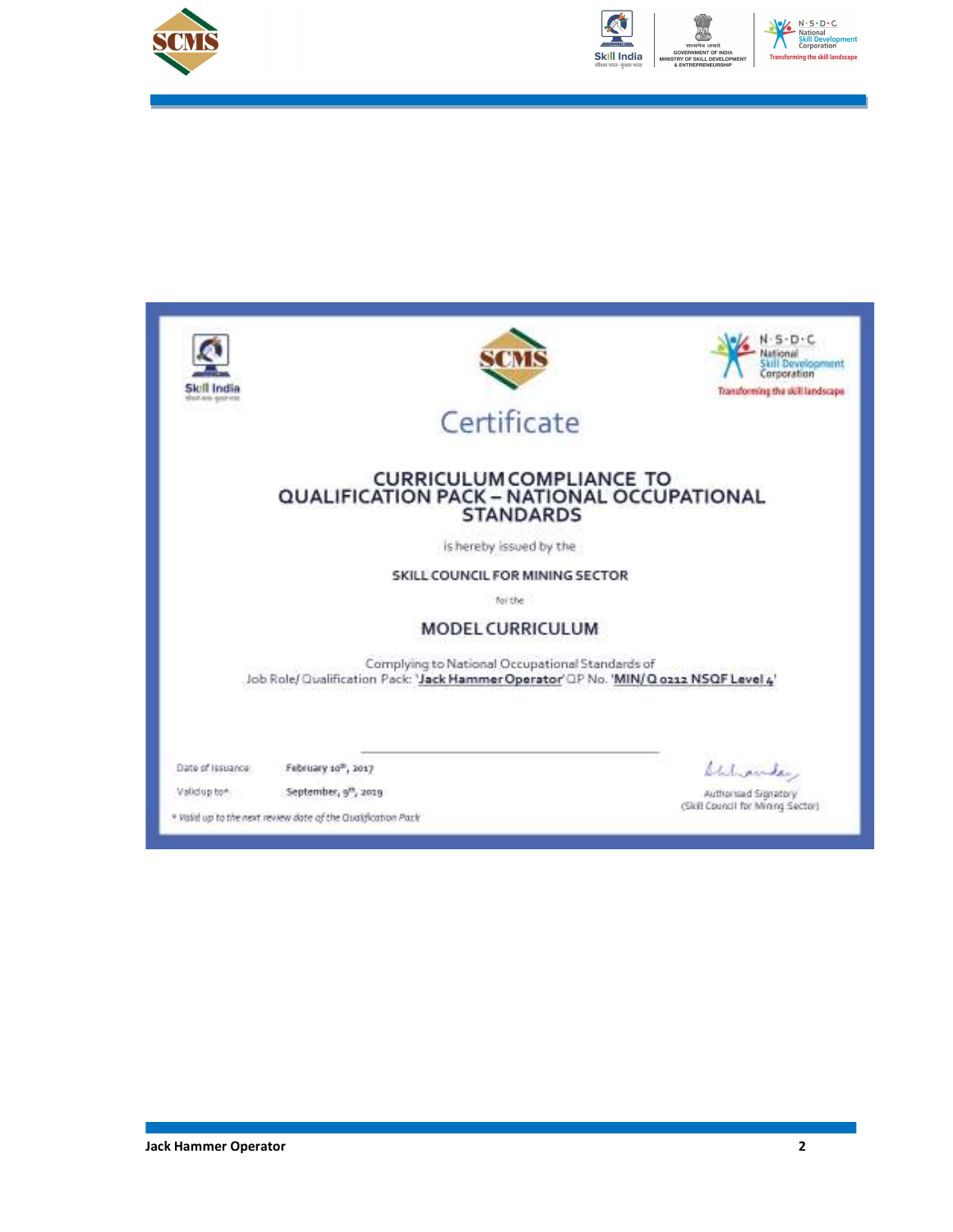



### N - S - D - C<br>National<br>Skill Develop<br>Corporation ing the skill lan

## TABLE OF CONTENTS

| 1. Curriculum / Syllabus         | 01 |
|----------------------------------|----|
| 2. Trainer Prerequisites         | 11 |
| 3. Annexure: Assessment Criteria | 12 |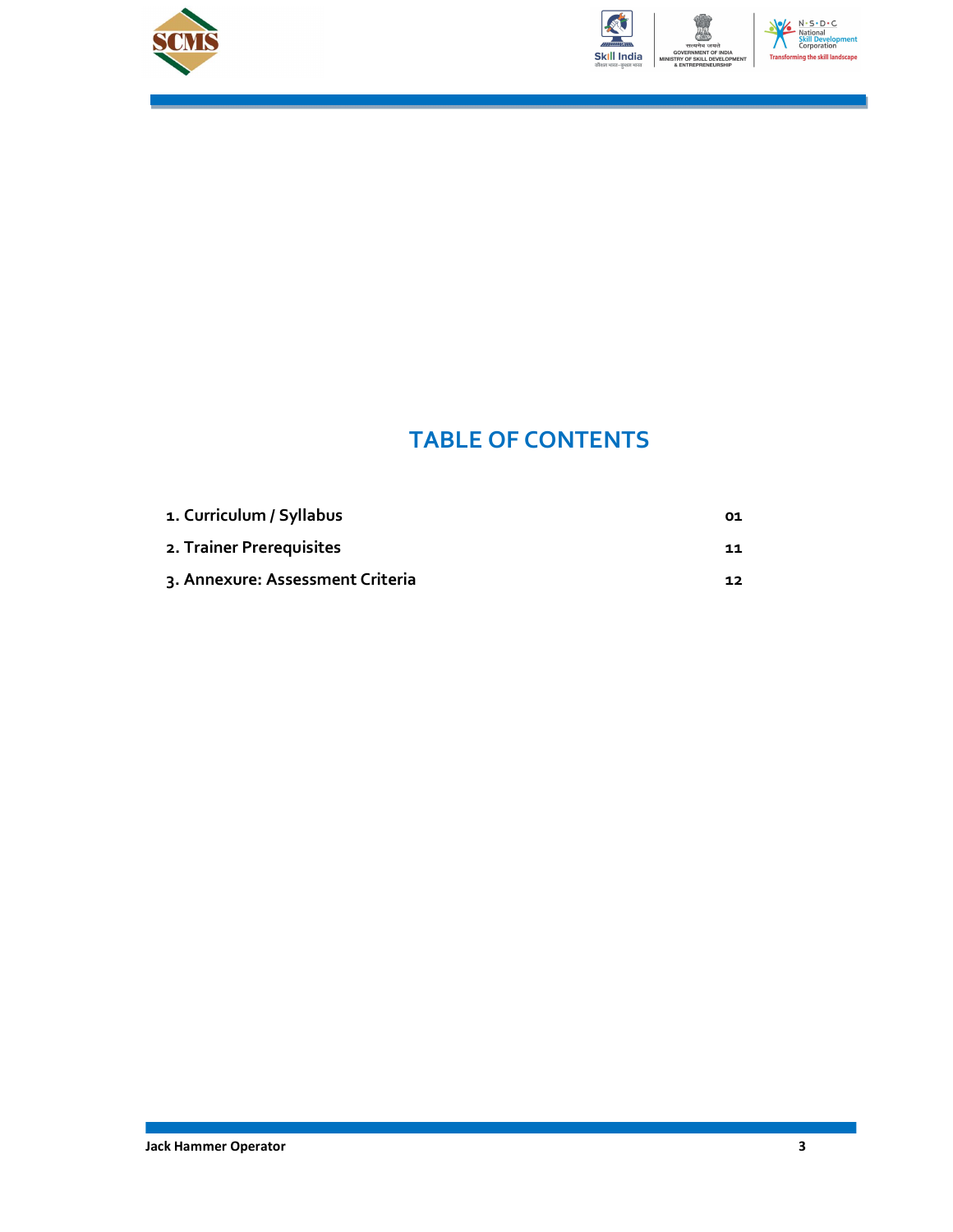



| skait sina sinat vite | SOVR                                                                                                                                      | $5 - 10 + C$<br>ational<br>Skill Development<br>Corporation<br>Transforming the skill landscape |
|-----------------------|-------------------------------------------------------------------------------------------------------------------------------------------|-------------------------------------------------------------------------------------------------|
|                       | Certificate                                                                                                                               |                                                                                                 |
|                       | <b>CURRICULUM COMPLIANCE TO</b><br>QUALIFICATION PACK - NATIONAL OCCUPATIONAL<br><b>STANDARDS</b>                                         |                                                                                                 |
|                       | is hereby issued by the                                                                                                                   |                                                                                                 |
|                       | SKILL COUNCIL FOR MINING SECTOR                                                                                                           |                                                                                                 |
|                       | for the                                                                                                                                   |                                                                                                 |
|                       | <b>MODEL CURRICULUM</b>                                                                                                                   |                                                                                                 |
|                       | Complying to National Occupational Standards of<br>Job Role/ Qualification Pack: 'Jack Hammer Operator' QP No. 'MIN/ Q 0212 NSQF Level 4' |                                                                                                 |
| Date of Issuance:     | February 10 <sup>m</sup> , 1017                                                                                                           | Chiliamder,                                                                                     |
| Validup to *          | September, 9 <sup>th</sup> , 2019                                                                                                         | Authorised Signatory<br>(Skill Council for Mining Sector)                                       |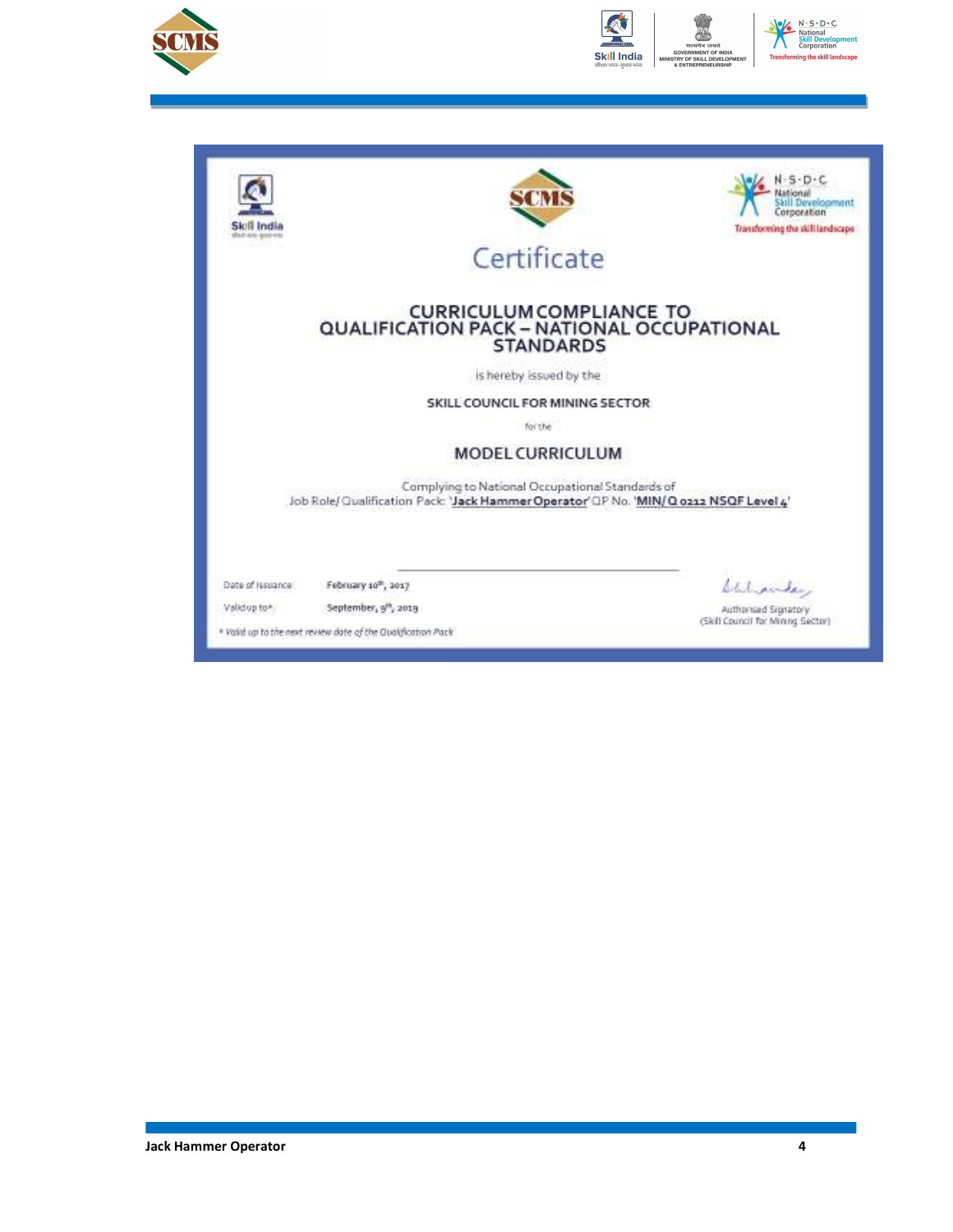



# Jack Hammer Operator

CURRICULUM / SYLLABUS

This program is aimed at training candidates for the job of a "Jack Hammer Operator", in the "Mining & Allied" Sector/Industry and aims at building the following key competencies amongst the learner

| <b>Program Name</b>                               | <b>Jack Hammer Operator</b> |                                                                                                                                 |                                                                                                                                                      |
|---------------------------------------------------|-----------------------------|---------------------------------------------------------------------------------------------------------------------------------|------------------------------------------------------------------------------------------------------------------------------------------------------|
| <b>Qualification Pack Name</b><br>& Reference ID. | MIN/Q0212                   |                                                                                                                                 |                                                                                                                                                      |
| Version No.                                       | 1.0                         | Version update date                                                                                                             | 04-06-2017                                                                                                                                           |
| <b>Pre-requisites to Training</b>                 | Class Xth                   |                                                                                                                                 |                                                                                                                                                      |
| <b>Training Outcomes</b>                          |                             | After completing this programme, participants will be able to:<br>concretes or mines surfaces.<br>waste rock from the worksite. | drives and controls a jack hammer machine to break up rocks,<br>facilities scaling of loose rocks and mucking of broken ore or                       |
|                                                   | protective equipment.       |                                                                                                                                 | Become well versed with Environment Health & Safety: Well versed with<br>on-site health and safety measures relating to blasting and use of personal |
|                                                   | techniques.                 |                                                                                                                                 | Identify and use basic tools, equipment & materials: Understanding of<br>carrying out work on jack hammer machine and drilling & cutting             |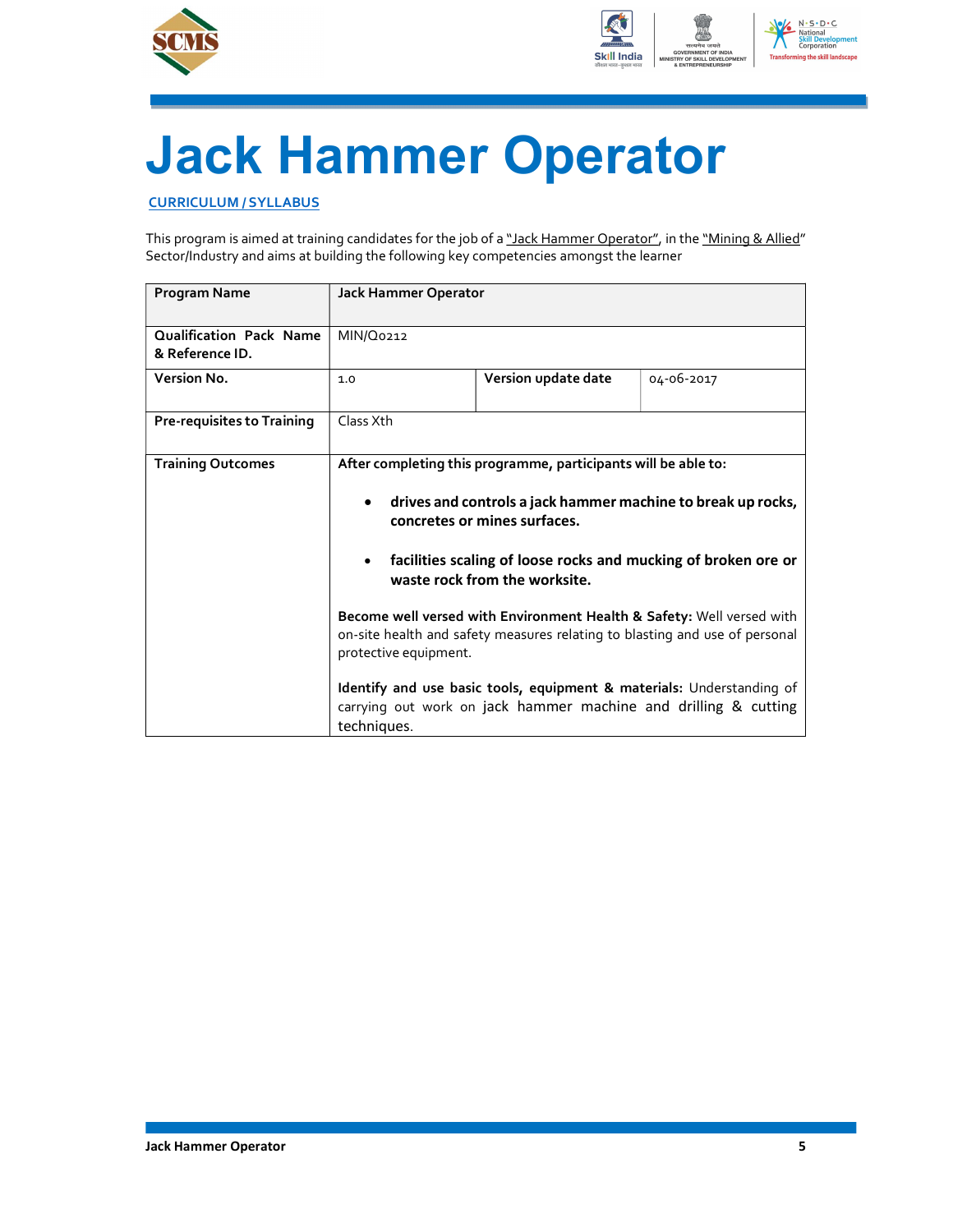



This course encompasses 3 out of 3 National Occupational Standards (NOS) of <u>"Jack Hammer Operator"</u> Qualification Pack issued by "Skill Council for Mining Sector".

| Sr.<br>No.     | <b>Module</b>                                                                                                                                                                                                                | <b>Key Learning Outcomes</b>                                                                                                                                                                                                                                                                                                                                                                                                                                                                                                                                                                                                                                                                                                                                                                                                                                                                                                                                                                                                                                                                                                                                                                                                                 | <b>Equipment Required</b>                                                                                                                                                                                                                                                                                                                    |
|----------------|------------------------------------------------------------------------------------------------------------------------------------------------------------------------------------------------------------------------------|----------------------------------------------------------------------------------------------------------------------------------------------------------------------------------------------------------------------------------------------------------------------------------------------------------------------------------------------------------------------------------------------------------------------------------------------------------------------------------------------------------------------------------------------------------------------------------------------------------------------------------------------------------------------------------------------------------------------------------------------------------------------------------------------------------------------------------------------------------------------------------------------------------------------------------------------------------------------------------------------------------------------------------------------------------------------------------------------------------------------------------------------------------------------------------------------------------------------------------------------|----------------------------------------------------------------------------------------------------------------------------------------------------------------------------------------------------------------------------------------------------------------------------------------------------------------------------------------------|
| $\mathbf{1}$   | <b>Introduction</b><br><b>Theory Duration</b><br>(hh:mm)<br>10:00<br><b>Practical Duration</b><br>(hh:mm)<br>20:00<br><b>Corresponding NOS</b><br>Code<br><b>Bridge Module</b>                                               | Understanding of following<br>Understanding of its application: Jack hammers'<br>common application is development of benches in open<br>pit mine. The jack hammer is in regular use in<br>Underground mines face development. The jack<br>hammer operator is responsible for all aspects of the<br>operation and monitoring the work of the support group.<br>The Jack Hammer Operator drives and controls a jack<br>hammer machine to break up rocks, concretes or mines<br>surfaces. Directs and facilities scaling of loose rocks and<br>mucking of broken ore or waste rock from the worksite.<br>An individual to have technical knowledge of rock and<br>material type which are mined, ability to plan and<br>prioritize, quality consciousness, sensitivity to problem<br>solving:<br>• Understand processes and equipment requirement to<br>complete the task.<br>• Prepare the machine, auxiliaries and work pieces for<br>the welding process.<br>• Conduct the rock breaking operations delightfully.<br>• Ensure completion of post operations activities like<br>inspection, storage and maintenance.                                                                                                                         | Projector System.                                                                                                                                                                                                                                                                                                                            |
| $\overline{2}$ | <b>Pre-operation</b><br>checks<br>and<br><b>Operation of Jack</b><br>Hammer.<br><b>Theory Duration</b><br>(hh:mm)<br>30:00<br><b>Practical Duration</b><br>(hh:mm)<br>60:00<br><b>Corresponding NOS</b><br>Code<br>MIN/N0241 | This OS is about pre-operation check and ongoing<br>operation of Jack Hammer. Tasks associated with the<br>operation of a jackhammer would include:<br>• Routine check before machines operation.<br>• Operation of the Jack hammer<br>· Process of indenting spare parts and raising<br>requirement of consumables and parts.<br>· Process of storage and disposals of waste material in<br>eco-friendly way.<br>· Duties of workmen under Mines act.<br>. Provision of wages and working hours as per Mines act.<br>• Knowledge of mining safety procedures.<br>. Understand the shift / day's production plan and<br>schedule from Foreman / Mine sirdar / site engineer.<br>· Understand site information and receive idea about<br>type of rock to be encountered / stability etc.<br>. Plan for right air flush or wet flush drilling, type of tool<br>and mounting required.<br>• Choose the proper weight of the jackhammer for the<br>job.<br>• carry out pre-operational inspection of jackhammer to<br>ensure machine is in good order and all guards, handles<br>and safety mechanisms are fitted and operational;<br>· Inspect electrical cable and junction points to<br>determine whether the cable and plug is in good order | Drilling machine, Drill<br>HSS 6 mm, Drill angle<br>gauge, drilling machine<br>motorized pillar 20<br>mm, steel tape 1<br>meter, direct reading<br>vernier calliper, Jack<br>Hydraulic<br>Hammer,<br>jack, jib crane, chisel<br>bits / compressed air /<br>couplings/ rods etc.<br>Helmet,<br>gloves,<br>earplugs,<br>goggles,<br>node mask. |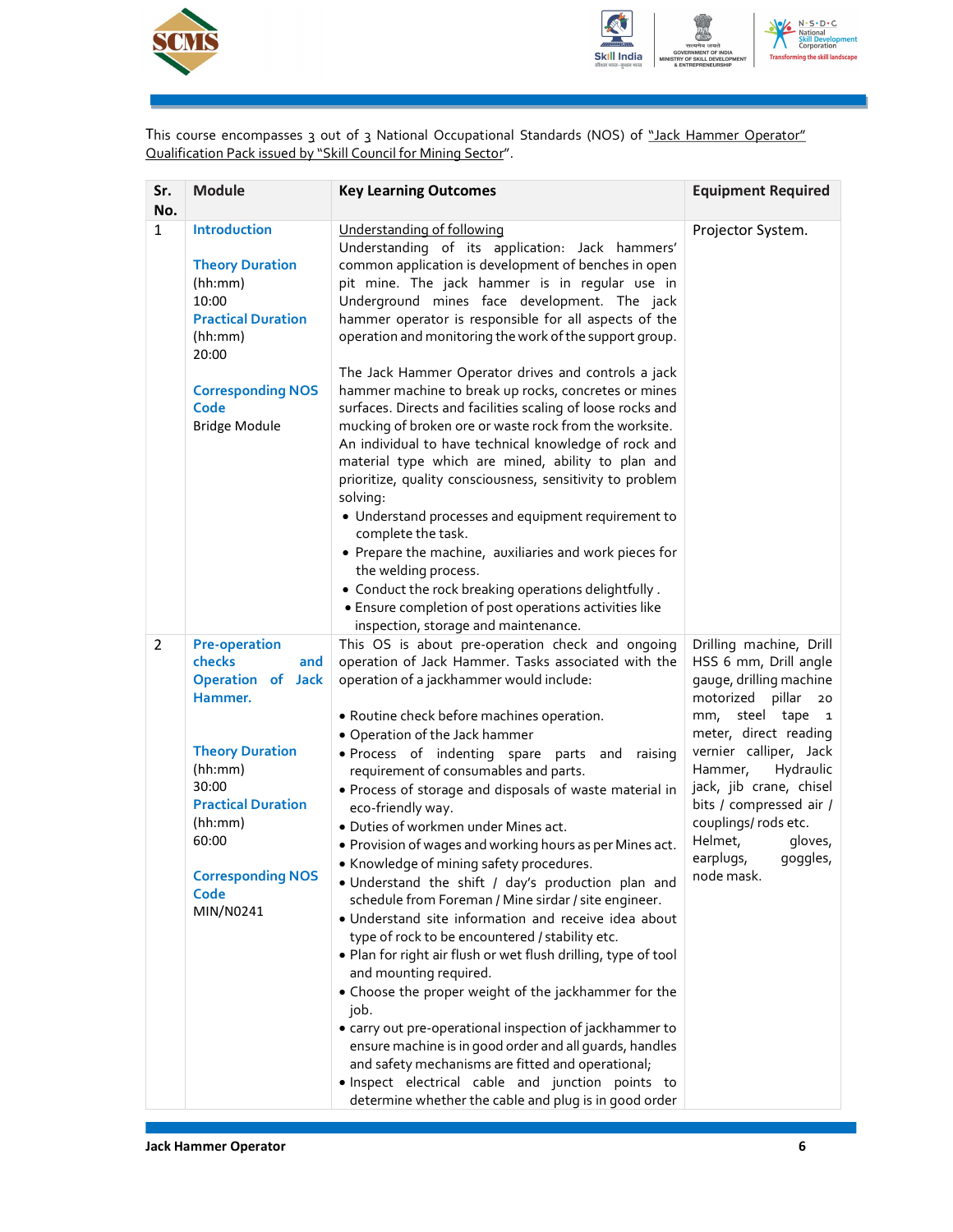



N.S.D.C<br>National<br>Skill Develop<br>Corporation ing the skill la

| Drilling machine, Drill                            |
|----------------------------------------------------|
| HSS 6 mm, Drill angle                              |
| gauge, drilling machine<br>motorized pillar<br>20  |
| mm, steel tape 1                                   |
| meter, direct reading                              |
| vernier calliper, Jack                             |
| Hydraulic<br>Hammer,                               |
| jack, jib crane, chisel<br>bits / compressed air / |
|                                                    |
|                                                    |

**Jack Hammer Operator** 7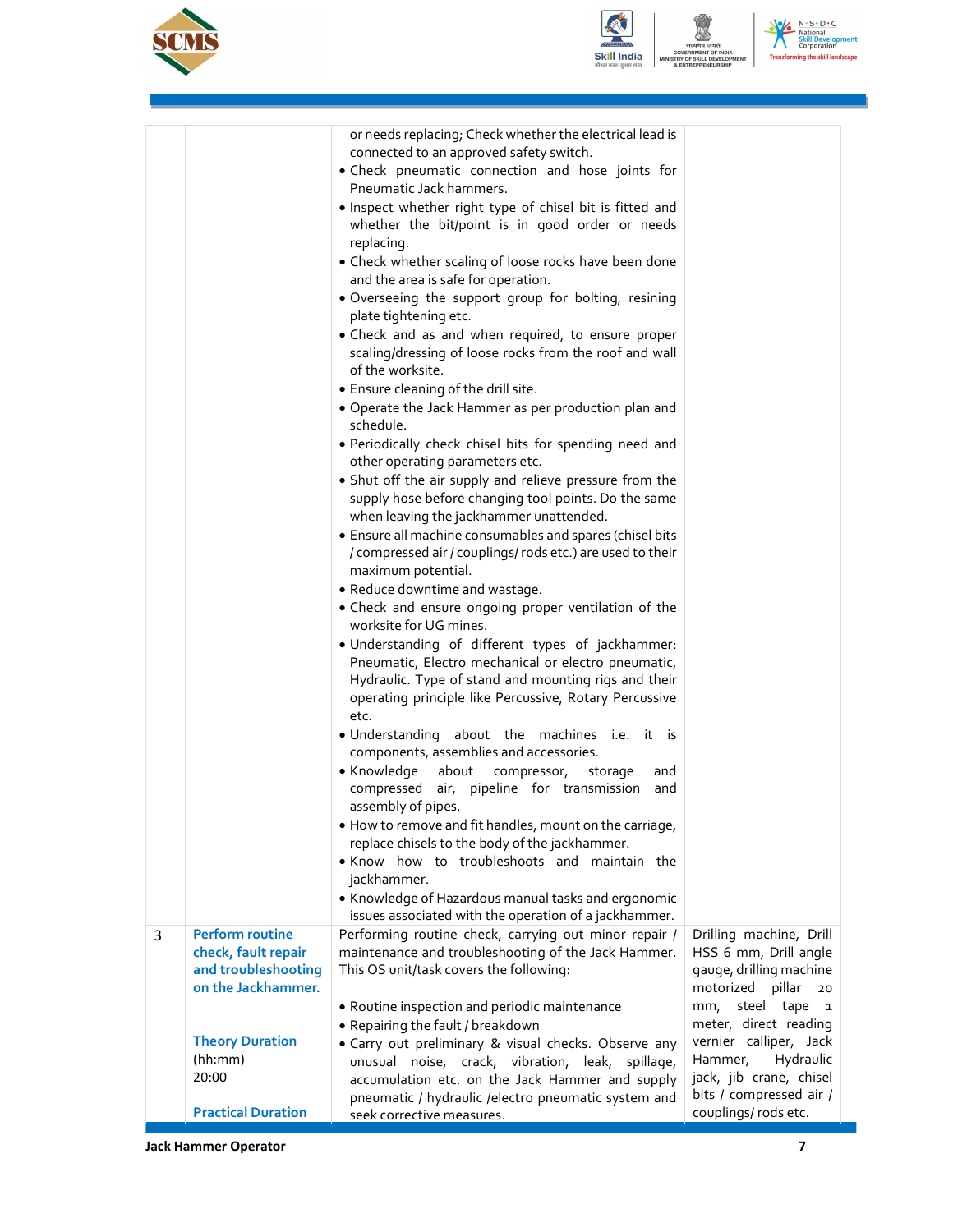



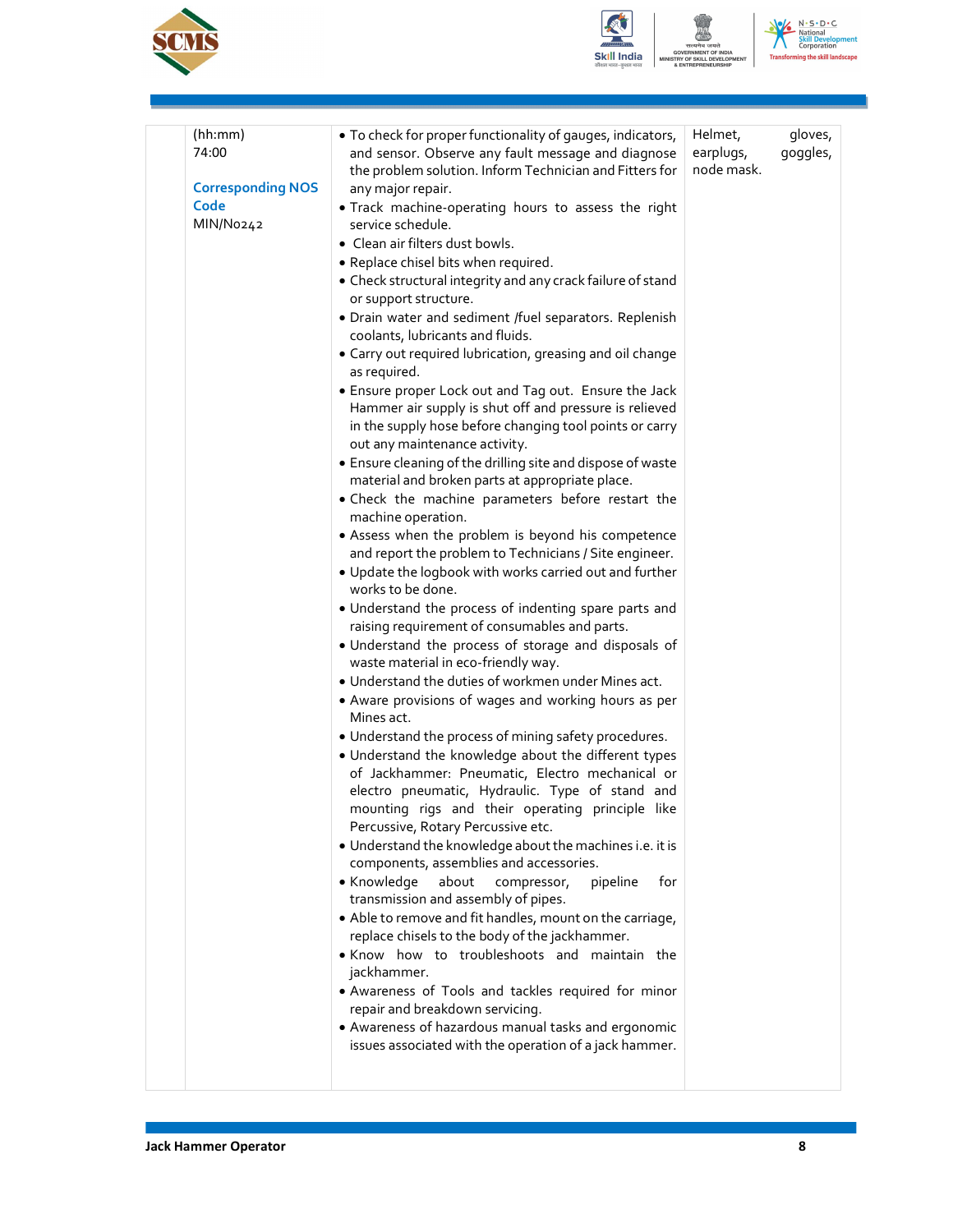





| 4 | <b>Health &amp; Safety:</b> | This unit provides the information regarding worksite                                                      | Gloves, Safety shoes,                  |
|---|-----------------------------|------------------------------------------------------------------------------------------------------------|----------------------------------------|
|   |                             | health and safety. This unit is about adhering to health<br>and safety requirements at the worksite during | Safety goggles, Safety<br>helmet, Fire |
|   | <b>Theory Duration</b>      |                                                                                                            | extinguisher, Types of                 |
|   | (hh:mm)                     | equipment operations.                                                                                      | log book, First Aid box.               |
|   | 10:00                       | • Comply with occupational health and<br>safety                                                            |                                        |
|   |                             | regulations adopted by the employer.                                                                       |                                        |
|   | <b>Practical Duration</b>   | . Follow mining operations procedures with respect to                                                      |                                        |
|   | (hh:mm)                     | materials handling and accidents.                                                                          |                                        |
|   | 26:00                       | • Comply with safety, health, security and environment                                                     |                                        |
|   |                             | related regulations / guidelines at the work site.                                                         |                                        |
|   | <b>Corresponding NOS</b>    | . Use Personal Protective Equipment (PPE) and other                                                        |                                        |
|   | Code                        | safety gear such as seat belt, body protection,                                                            |                                        |
|   | MIN/No901                   | respiratory protection, eye protection, ear protection                                                     |                                        |
|   |                             | and hand protection.                                                                                       |                                        |
|   |                             | . Follow safety measures during operations to ensure                                                       |                                        |
|   |                             | that the health and safety of self or others (including                                                    |                                        |
|   |                             | members of the public) is not at risk.                                                                     |                                        |
|   |                             | • Carry out operations as per the manufacturer's and                                                       |                                        |
|   |                             | worksite related health and safety guidelines.                                                             |                                        |
|   |                             | . Handle the transport, storage and disposal of                                                            |                                        |
|   |                             | hazardous materials and waste in compliance with                                                           |                                        |
|   |                             | worksite health, safety and environmental guidelines.                                                      |                                        |
|   |                             | . Follow safety regulations and procedures with regard<br>to worksite hazards and risks.                   |                                        |
|   |                             |                                                                                                            |                                        |
|   |                             | · Operate various grades of fire extinguishers, as<br>applicable.                                          |                                        |
|   |                             | • Support in administering basic first aid and report to                                                   |                                        |
|   |                             | concerned team members, as required, in case of an                                                         |                                        |
|   |                             | accident.                                                                                                  |                                        |
|   |                             | • Respond promptly and appropriately to an accident/                                                       |                                        |
|   |                             | incident or emergency situation, within limits of your                                                     |                                        |
|   |                             | role and responsibility.                                                                                   |                                        |
|   |                             | . Record and report details related to operations,                                                         |                                        |
|   |                             | incidents or accidents, as applicable                                                                      |                                        |
|   |                             | · Follow the manufacturer's instructions for care and                                                      |                                        |
|   |                             | safe operation of the equipment.                                                                           |                                        |
|   |                             | · Awareness about benching in quarries, dressing of                                                        |                                        |
|   |                             | overhangs, undercuts, fencing.                                                                             |                                        |
|   |                             | • Uses of First aid and Hygiene.                                                                           |                                        |
|   |                             | • Awareness of Code of traffic in specific areas of mine.                                                  |                                        |
|   |                             | Significance of fences.                                                                                    |                                        |
|   |                             | • Standing orders in force at the mine. Safety in the<br>vicinity of Machinery.                            |                                        |
|   |                             | • Shot-firing and Safety regulations. How and where to                                                     |                                        |
|   |                             | take shelters? Knowledge of mining safety procedures.                                                      |                                        |
|   |                             | · Outcome of violation of safety procedures.                                                               |                                        |
|   |                             | • Locally prepared Emergency Preparedness / Disaster                                                       |                                        |
|   |                             | Management Plan.                                                                                           |                                        |
|   |                             | • Process for reporting any unsafe act/condition in work                                                   |                                        |
|   |                             | area which may endanger his or his colleague's life.                                                       |                                        |
|   |                             | • Sources of dust, noise and vibration and measures to                                                     |                                        |
|   |                             | minimize.                                                                                                  |                                        |
|   |                             | . Hazardous material safety and security rules and                                                         |                                        |
|   |                             | regulations as prescribed by DGMS.                                                                         |                                        |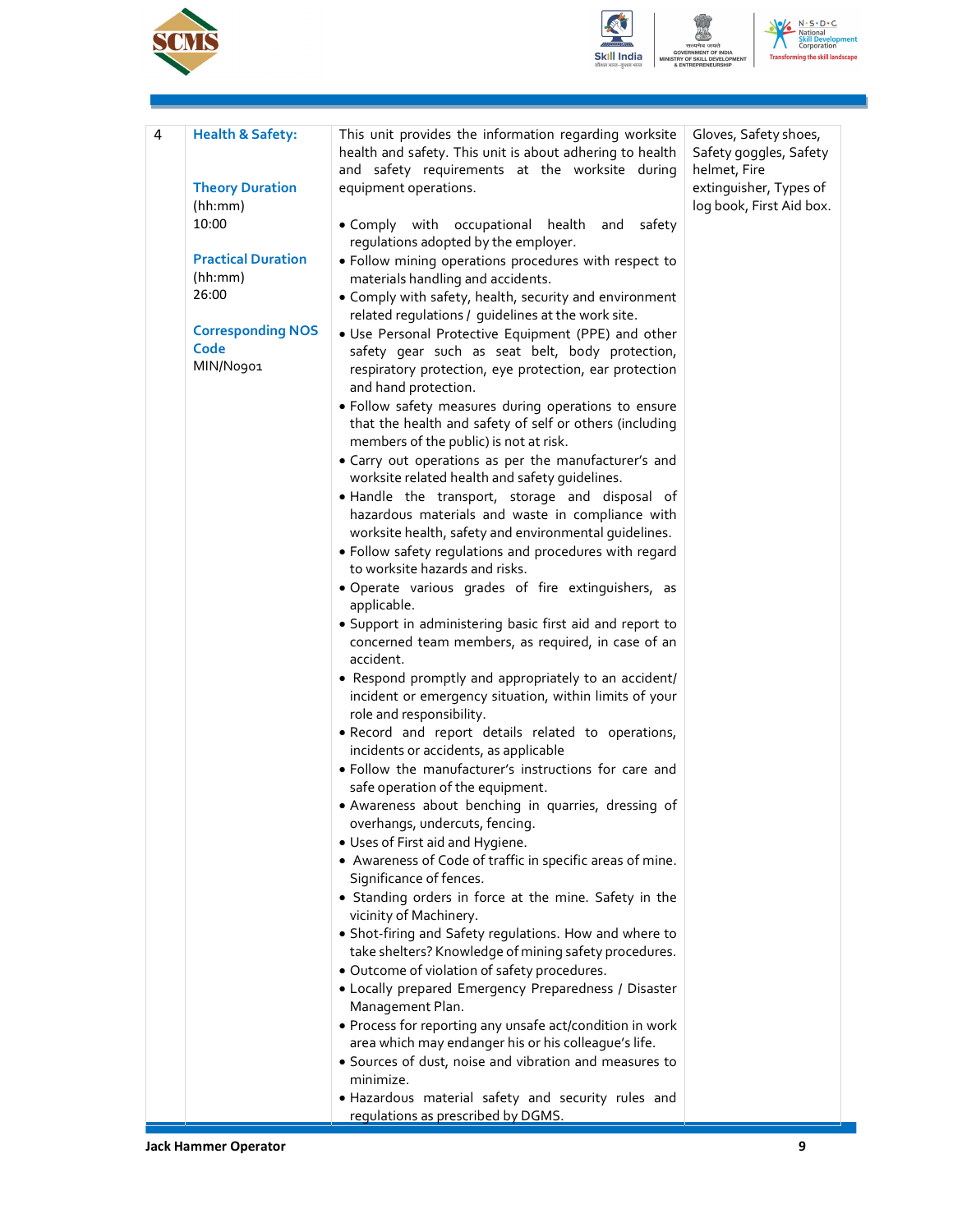



|                                                          | . In-depth knowledge of operation of the Jack Hammer<br>and chipped materials flow.<br>• Knowledge of technical and gallery training as per first<br>schedule, Mining Vocational Training Rules (MVTR)<br>1966.                                                                                                                     |  |
|----------------------------------------------------------|-------------------------------------------------------------------------------------------------------------------------------------------------------------------------------------------------------------------------------------------------------------------------------------------------------------------------------------|--|
| <b>Total Duration</b><br><b>Theory Duration</b><br>70:00 | Unique Equipment Required:<br>Drilling machine, Drill HSS 6 mm, Drill angle gauge, drilling machine motorized<br>pillar 20 mm, steel tape 1 meter, direct reading Vernier calliper, Jack Hammer,<br>Hydraulic jack, jib crane, chisel bits / compressed air / couplings/ rods etc. Helmet,<br>gloves, earplugs, goggles, node mask. |  |
| <b>Practical Duration</b><br>180:00                      |                                                                                                                                                                                                                                                                                                                                     |  |
|                                                          |                                                                                                                                                                                                                                                                                                                                     |  |

Grand Total Course Duration: 250 Hours, 0 Minutes

(This syllabus/ curriculum has been approved by SSC: Skill Council for Mining Sector)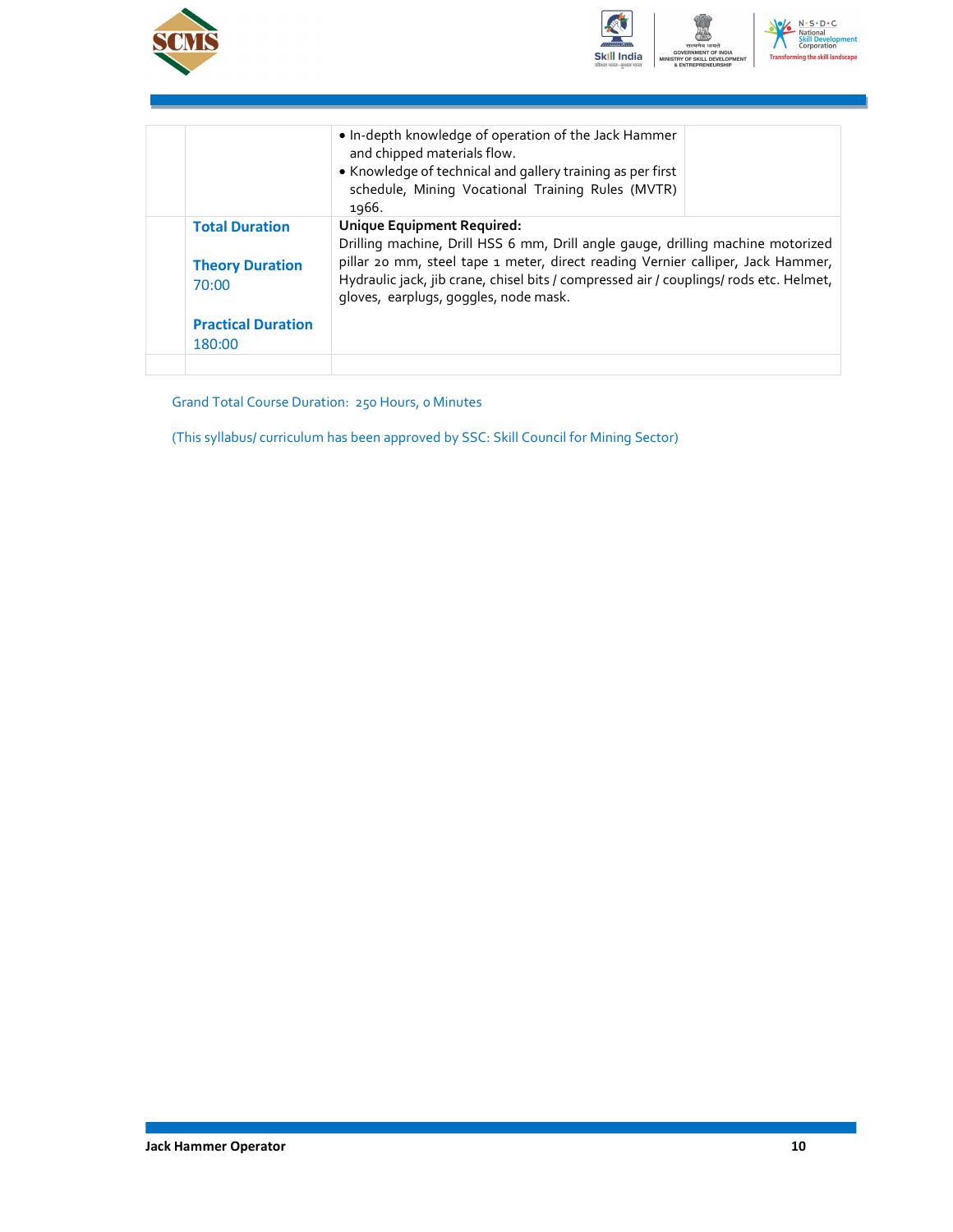



### Trainer Prerequisites for Job role: "Jack Hammer Operator" mapped to Qualification Pack: "MIN/Q0212"

| Sr.            | Area              | <b>Details</b>                                                                         |
|----------------|-------------------|----------------------------------------------------------------------------------------|
| No.            |                   |                                                                                        |
| $\mathbf{1}$   | Description       | To deliver accredited training service, mapping to the curriculum detailed above,      |
|                |                   | in accordance with the Qualification Pack "MIN/Q0212".                                 |
| $\overline{2}$ | Personal          | Aptitude for conducting training, and pre/ post work to ensure competent,              |
|                | <b>Attributes</b> | employable candidates at the end of the training. Strong communication skills,         |
|                |                   | interpersonal skills, ability to work as part of a team; a passion for quality and for |
|                |                   | developing others; well-organised and focused, eager to learn and keep oneself         |
|                |                   | updated with the latest in the mentioned field.                                        |
| 3              | <b>Minimum</b>    | Class Xth Pass certificate.                                                            |
|                | Educational       |                                                                                        |
|                | Qualifications    |                                                                                        |
| 4a             | Domain            | Statutory Certificate (if any) from Directorate General of Mines Safety (DGMS) for     |
|                | Certification     | Job Role: "Jack Hammer Operator" mapped to OP: "MIN/Q0212". Minimum                    |
|                |                   | accepted score for domain certification will be 80%.                                   |
| 4b             | <b>Platform</b>   | Recommended that the Trainer is certified for the Job Role: "Trainer", mapped to       |
|                | Certification     | the Qualification Pack: "MEP/Q0102". Minimum accepted score for platform               |
|                |                   | certification will be 80%.                                                             |
| 5              | Experience        | 2-3 years of experience of mining / maintenance environment.                           |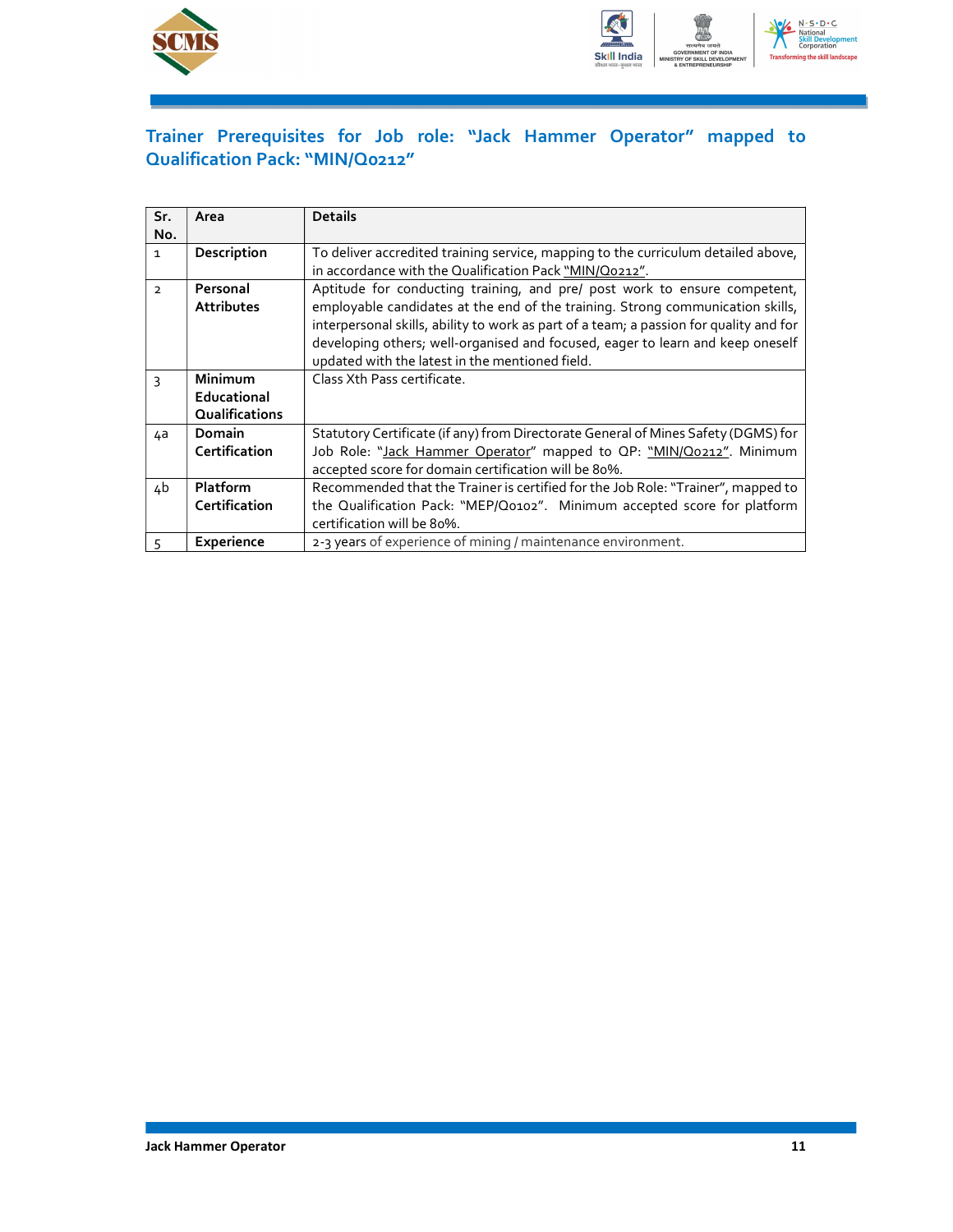



#### Annexure: Assessment Criteria

| <b>Assessment Criteria for Jack Hammer Operator</b> |                      |
|-----------------------------------------------------|----------------------|
| Job Role                                            | Jack Hammer Operator |
| Qualification Pack                                  | MIN/Q0212            |
| <b>Sector Skill Council</b>                         | Minina               |

| Sr.            | <b>Guidelines for Assessment</b>                                                                                                                                                                          |
|----------------|-----------------------------------------------------------------------------------------------------------------------------------------------------------------------------------------------------------|
| No.            |                                                                                                                                                                                                           |
| $\mathbf{1}$   | Criteria for assessment for each Qualification Pack will be created by the Sector Skill Council. Each                                                                                                     |
|                | Performance Criteria (PC) will be assigned marks proportional to its importance in NOS. SSC will also<br>lay down proportion of marks for Theory and Skills Practical for each PC.                        |
| $\overline{2}$ | The assessment of the theory/knowledge will be based on written test/viva-voce or both while skill<br>test shall be hands on practical. Behavior and attitude will be assessed while performing the task. |
| $\mathbf{R}$   | Individual assessment agencies will create unique question papers for theory part for each candidate                                                                                                      |
|                | at each examination/training Centre (as per assessment criteria given)                                                                                                                                    |
| 4              | Individual assessment agencies will create unique evaluations for skill practical for every student at                                                                                                    |
|                | each examination/training Centre based on these criteria.                                                                                                                                                 |
| 5              | To pass the Qualification Pack, every trainee should score a minimum of 70% in skills, 30 % in                                                                                                            |
|                | knowledge and 70% in practical including Behavior separately in each attributes.                                                                                                                          |
| 6              | In case of successfully passing only certain number of NOS's, the trainee is eligible to take subsequent                                                                                                  |
|                | assessment on the balance NOS's to pass the Qualification Pack.                                                                                                                                           |

|                                                                                |                                                                                                                                                                                                                         |                      |           | <b>Marks Allocation</b> |                            |
|--------------------------------------------------------------------------------|-------------------------------------------------------------------------------------------------------------------------------------------------------------------------------------------------------------------------|----------------------|-----------|-------------------------|----------------------------|
| Assessment<br>outcomes                                                         | <b>Assessment Criteria for outcomes</b>                                                                                                                                                                                 | <b>Total</b><br>Mark | Out<br>Of | <b>Theory</b>           | <b>Skills</b><br>Practical |
|                                                                                |                                                                                                                                                                                                                         | 100                  | 100       | 30                      | 70                         |
| 1. MIN/N0241: pre-<br>operation checks and<br>operation of the Jack<br>Hammer. | PC1. Understand the shift / day's production<br>plan and schedule from Foreman / Mine sirdar<br>/ site engineer.                                                                                                        | 50                   | 4         | $\overline{2}$          | $\overline{2}$             |
|                                                                                | PC2. Understand site information and receive<br>idea about type of rock to be encountered /<br>stability etc.                                                                                                           |                      | 3         | $\overline{2}$          | $\mathbf{1}$               |
|                                                                                | PC3. Plan for right air flush or wet flush drilling,<br>type of tool and mounting required.                                                                                                                             |                      | 3         | $\mathbf{1}$            | $\overline{2}$             |
|                                                                                | PC4.Choose the proper weight of the<br>jackhammer for the job.                                                                                                                                                          |                      | 3         | $\overline{2}$          | $\mathbf{1}$               |
|                                                                                | PC5. carry out pre-operational inspection of<br>jackhammer to ensure machine is in good<br>order and all guards, handles and safety<br>mechanisms are fitted and operational;                                           |                      | 4         | $\mathbf{1}$            | $\overline{3}$             |
|                                                                                | PC6. Inspect electrical cable and junction points<br>to determine whether the cable and plug is in<br>good order or needs replacing; Check whether<br>the electrical lead is connected to an approved<br>safety switch. |                      | 3         | 0                       | 3                          |
|                                                                                | PC7.Check pneumatic connection and hose<br>joints for Pneumatic Jack hammers.                                                                                                                                           |                      | 3         | 0                       | $\overline{3}$             |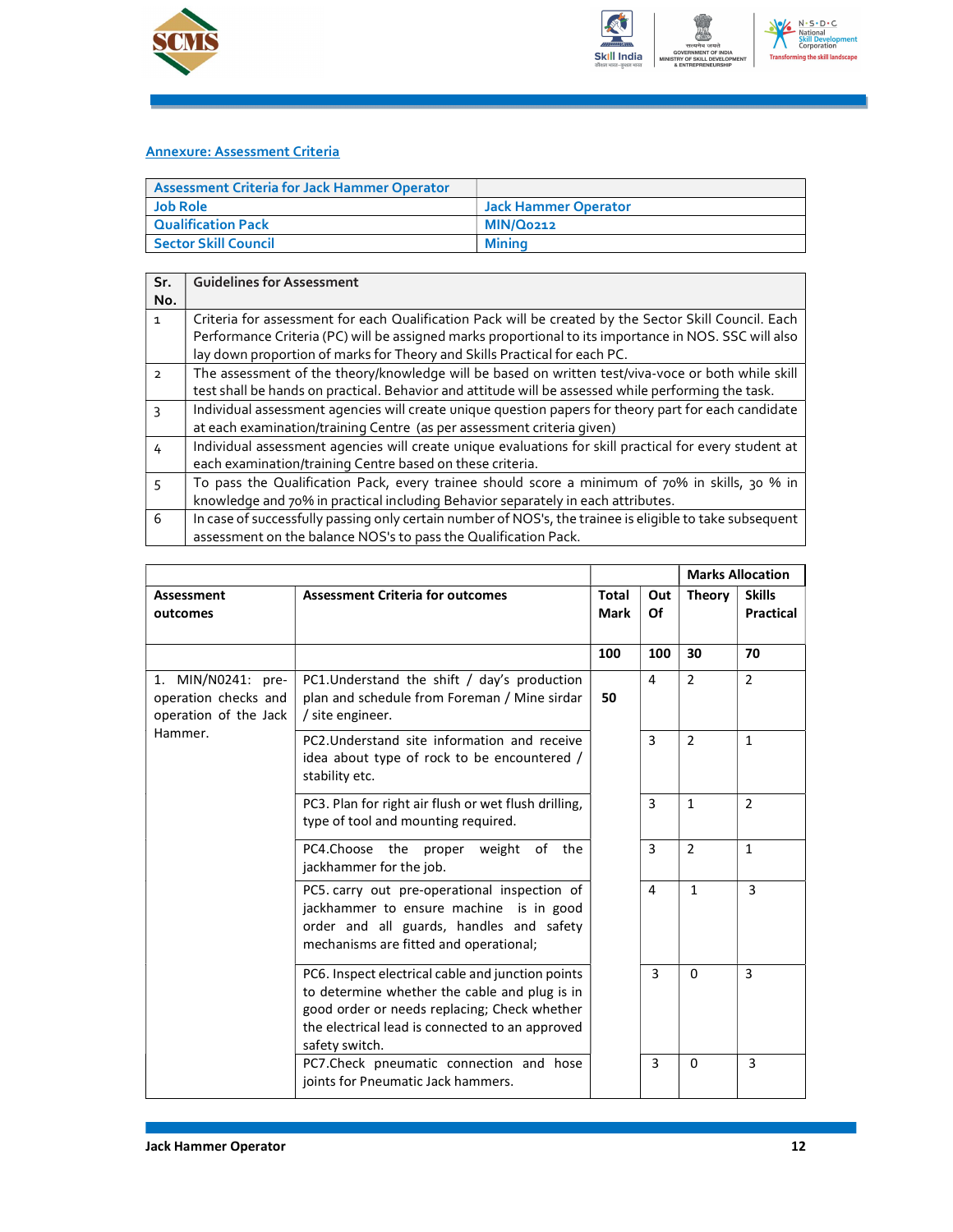





|                                                                 | PC8.Inspect whether right type of chisel bit is<br>fitted and whether the bit/point is in good<br>order or needs replacing.                                                                                                                           |    | 3              | 0              | 3              |  |
|-----------------------------------------------------------------|-------------------------------------------------------------------------------------------------------------------------------------------------------------------------------------------------------------------------------------------------------|----|----------------|----------------|----------------|--|
|                                                                 | PC9. Check whether scaling of loose rocks have<br>been done and the area is safe for operation.                                                                                                                                                       |    | $\overline{2}$ | $\mathbf{1}$   | $\mathbf{1}$   |  |
|                                                                 | PC10. Overseeing the support group for bolting,<br>re-syncing plate tightening etc.                                                                                                                                                                   |    | $\overline{2}$ | $\mathbf{1}$   | $\mathbf{1}$   |  |
|                                                                 | PC11.Check and as and when required, to<br>ensure proper scaling/dressing of loose rocks<br>from the roof and wall of the worksite.                                                                                                                   |    | $\overline{2}$ | $\mathbf 0$    | $\overline{2}$ |  |
|                                                                 | PC12. Ensure cleaning of the drill site.                                                                                                                                                                                                              |    | 3              | 0              | 3              |  |
|                                                                 | PC13.Operate the Jack Hammer as<br>per<br>production plan and schedule.                                                                                                                                                                               |    | 4              | $\overline{2}$ | $\overline{2}$ |  |
|                                                                 | PC14. Periodically check chisel bits for spending<br>need and other operating parameters etc.                                                                                                                                                         |    | $\overline{2}$ | $\mathbf{1}$   | $\mathbf{1}$   |  |
|                                                                 | PC15.Shut off the air supply and relieve<br>pressure from the supply hose before changing<br>tool points. Do the same when leaving the<br>jackhammer unattended.                                                                                      |    | $\overline{2}$ | $\mathbf 0$    | $\overline{2}$ |  |
|                                                                 | PC16.Ensure all machine consumables and<br>spares (chisel bits / compressed air / couplings/<br>rods etc.) are used to their maximum potential.                                                                                                       |    | 3              | $\mathbf{1}$   | $\overline{2}$ |  |
|                                                                 | PC17. Reduce downtime and wastage.                                                                                                                                                                                                                    |    | $\overline{2}$ | $\mathbf{1}$   | $\mathbf{1}$   |  |
|                                                                 | PC18. Check and ensure ongoing proper<br>ventilation of the worksite for UG mines.                                                                                                                                                                    |    | $\overline{2}$ | 0              | $\overline{2}$ |  |
|                                                                 |                                                                                                                                                                                                                                                       |    | 50             | 15             | 35             |  |
| MIN/N0242:<br>2.<br>Routine maintenance<br>and troubleshooting. | PC1. Carry out preliminary & visual checks.<br>Observe any unusual noise, crack, vibration,<br>leak, spillage, accumulation etc. on the Jack<br>Hammer and supply pneumatic / hydraulic<br>/electro pneumatic system and seek corrective<br>measures. | 30 | 3              | 1              | $\overline{2}$ |  |
|                                                                 | PC2. To check this for proper functionality of<br>gauges, indicators, and sensor. Observe any<br>fault message and diagnose the problem<br>solution. Inform Technician and Fitters for any<br>major repair.                                           |    | 3              | $\mathbf{1}$   | 2              |  |
|                                                                 | PC3. Track machine-operating hours to assess<br>the right service schedule.                                                                                                                                                                           |    | $\overline{2}$ | $\mathbf{1}$   | $\mathbf{1}$   |  |
|                                                                 | PC4. Clean air filters dust bowls. Check for any<br>leakage / damaged hoses.                                                                                                                                                                          |    | 2              | $\mathbf{1}$   | $\mathbf{1}$   |  |
|                                                                 | PC5. Replace chisel bits when required.                                                                                                                                                                                                               |    | $\overline{2}$ | 0              | $\overline{2}$ |  |
|                                                                 | PC6. Check structural integrity and any crack<br>failure of stand or support structure.                                                                                                                                                               |    | $\overline{2}$ | 1              | 1              |  |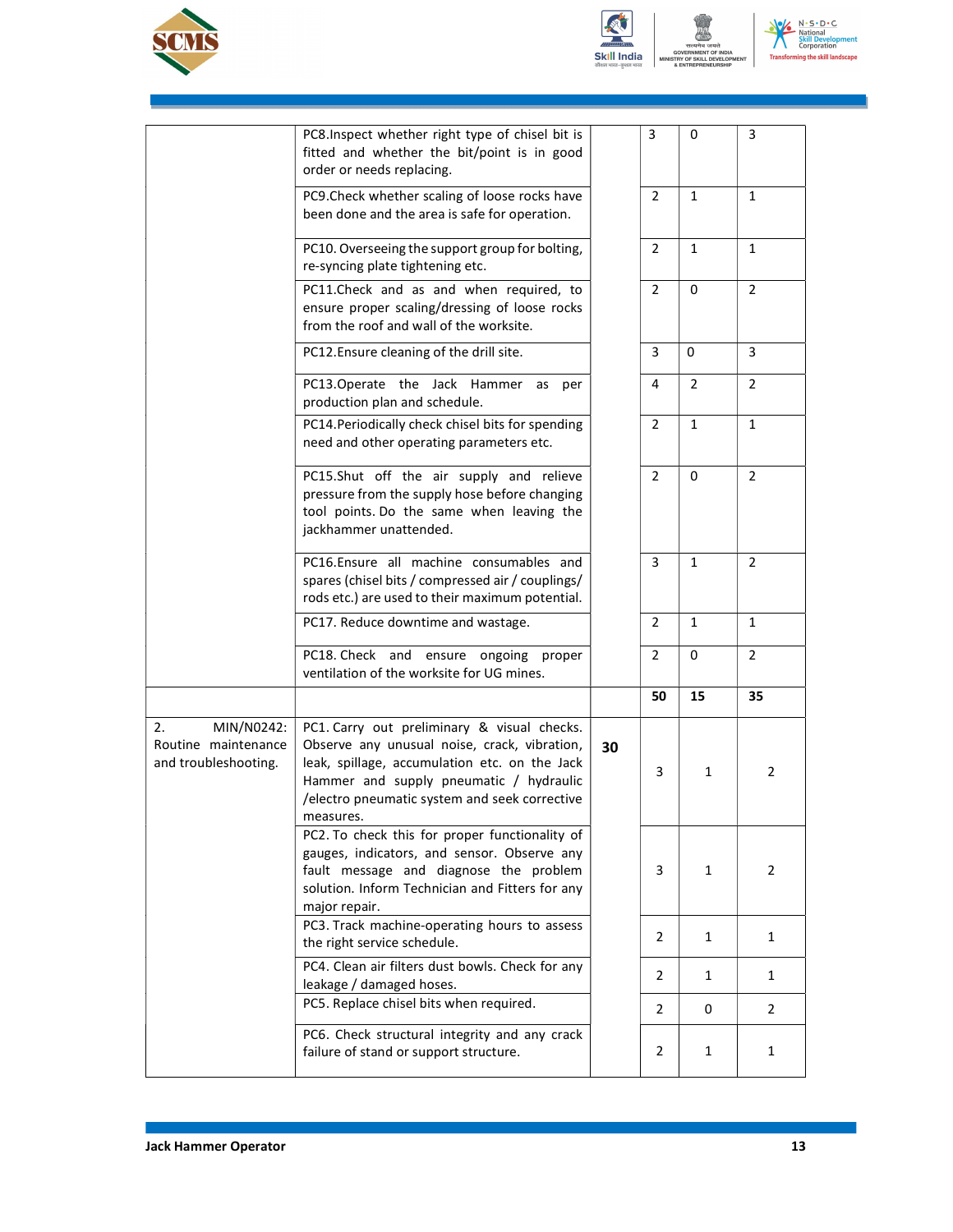





|                                 | sediment<br>/fuel<br>PC7. Drain<br>water<br>and<br>separators. Replenish coolants, lubricants and<br>fluids.                                                                                                      |    | $\overline{2}$ | 0            | 2              |
|---------------------------------|-------------------------------------------------------------------------------------------------------------------------------------------------------------------------------------------------------------------|----|----------------|--------------|----------------|
|                                 | PC8. Carry out required lubrication, greasing<br>and oil change as required.                                                                                                                                      |    | 3              | $\mathbf{1}$ | $\overline{2}$ |
|                                 | PC9. Ensure proper Lock out and Tag out.<br>Ensure the Jack Hammer air supply is shut off<br>and pressure is relieved in the supply hose<br>before changing tool points or carry out any<br>maintenance activity. |    | $\overline{2}$ | 1            | 1              |
|                                 | PC10. Ensure cleaning of the drilling site and<br>dispose of waste material and broken parts at<br>appropriate place.                                                                                             |    | $\overline{2}$ | 0            | $\overline{2}$ |
|                                 | PC11. Check the machine parameters before<br>restart the machine operation.                                                                                                                                       |    | $\overline{2}$ | $\mathbf{1}$ | 1              |
|                                 | PC12. Assess when the problem is beyond his<br>competence and report the problem to<br>Technicians / Site engineer.                                                                                               |    | 3              | 0            | 3              |
|                                 | PC13. Update the daily/weekly maintenance<br>sheets and logbook with works carried out and<br>further works to be done.                                                                                           |    | $\overline{2}$ | 1            | $\mathbf{1}$   |
|                                 |                                                                                                                                                                                                                   |    | 30             | 9            | 21             |
| 3. MIN/N0901:<br>Comply<br>with | PC1.<br>Comply with occupational health and<br>safety regulations adopted by the employer.                                                                                                                        | 20 | $\overline{2}$ | 1            | 1              |
| workplace Health and<br>safety. | Follow mining operations procedures<br>PC <sub>2</sub> .<br>with respect to materials handling and<br>accidents.                                                                                                  |    | $\overline{2}$ | $\mathbf{1}$ | $\mathbf{1}$   |
|                                 | PC3. Follow the correct safety steps in case of                                                                                                                                                                   |    | $\overline{2}$ | $\mathbf{1}$ | $\mathbf{1}$   |
|                                 | accident or major failure.                                                                                                                                                                                        |    |                |              |                |
|                                 | PC4.<br>Comply with safety regulations and<br>procedures in case of fire hazard.                                                                                                                                  |    | 2              | 0            | $\overline{2}$ |
|                                 | PC5.<br>Operate various grades of fire<br>extinguishers.                                                                                                                                                          |    | $\overline{2}$ | $\mathbf{1}$ | $\mathbf{1}$   |
|                                 | PC6. Work responsibly and as safe and careful<br>as possible so as not to put the health and<br>safety of self or others at risk, including<br>members of the public                                              |    | 2              | 1            | 1              |
|                                 | PC7.<br>Perform storage and transport of<br>hazardous materials compliant with safety<br>guidelines prescribed by DGMS.                                                                                           |    | $\overline{2}$ | 0            | $\overline{2}$ |
|                                 | Deal with misfires as per statutory<br>PC8.<br>requirement                                                                                                                                                        |    | 1              | 1            | 0              |
|                                 | Identify characteristics of post-blast<br>PC9.<br>fumes and take necessary precautions.                                                                                                                           |    | $\overline{2}$ | $\mathbf{1}$ | $\mathbf{1}$   |